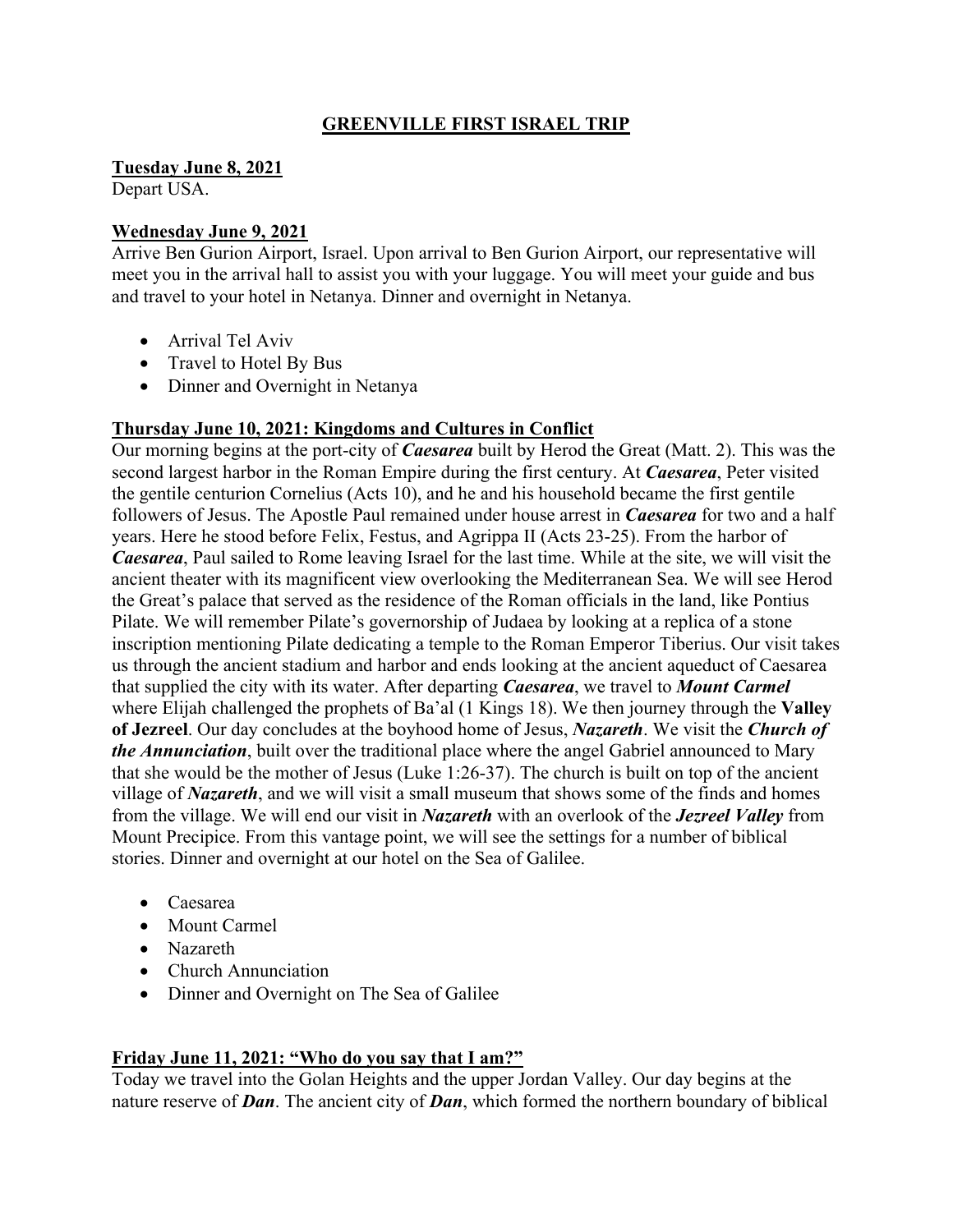Israel, sits on the Dan Spring, one of the three tributaries of the *Jordan River***.** In addition to walking through the beautiful nature reserve, we will visit the ancient site of Dan seeing its high place (1 Kings 12:29), Israelite gate, and the Middle Bronze Age gate from the time of Abraham (Gen. 14:14). Next, we travel to *Banias*, ancient *Caesarea Philippi* (Matt. 16:13; Mark 8:27). In the vicinity of *Caesarea Philippi*, Jesus asked his disciples, "Who do men say that I am?" From *Banias*, we drive up into the foothills of *Mount Hermon* (Ps. 133) and into the *Golan Heights*. At a high overlook on the Israel-Syrian border, we look into Syria towards Damascus. Overnight on the Sea of Galilee.

- Dan
- Caesarea Philippi
- Mount Hermon
- Golan Heights
- Overnight on The Sea of Galilee

# **Saturday June 12, 2021: The Faith of Jesus**

Our journey today focuses upon the ministry of Jesus around the Sea of Galilee. Our morning begins at *Almagor*, a beautiful overlook of the *Sea of Galilee* and the *Beitsaida Valley*, where Jesus fed the 5,000 (Luke 9:10). Next, we journey to *Chorazin* one of the three cities cursed by Jesus (Matt. 11:21; Luke 10:13). At this site, we see the ancient homes and Jewish ritual immersion pools, as well as the magnificent basalt synagogue from the fifth century AD. Inside the synagogue is a replica of a Seat of Moses (Matt. 23:2). Our journey continues with an opportunity for people to be baptized in the *Jordan River*. From the baptismal, we visit the ancient town of *Capernaum* where Jesus made his home around the lake (Matt. 4:13). Here he healed the centurion's servant (Matt. 8:5). In our visit, we will see the modern church built over an ancient church, which was built over a first century home, identified as the home of Peter. The magnificent limestone synagogue of the fourth century AD has been party reconstructed and looms over the site. From *Capernaum*, we travel to the small museum at *Kibbutz Ginnosar* that houses an ancient boat discovered in the 1980s in the Sea of Galilee. This boat dates to the first century and was a boat used by fisherman on the lake. Our touring day concludes with a visit to one of the most exciting and important ongoing archaeological excavations in Israel, *Magdala*. Here we will visit one of the few, excavated, first century synagogues in the land of Israel. Its date coincides with the time of Jesus ministry in the area. We will also see wealthy homes from the village, as well as the first century harbor. Our day concludes with an evening boat-ride on the *Sea of Galilee*. The ancient fishermen fished the lake at night. Riding on the waters of the lake in the evening offers a unique opportunity to connect with Jesus and his disciples on the lake. Dinner and overnight at the hotel on the Sea of Galilee.

- Almagor
- Beitsaida Valley
- Chorazin
- Baptism In The Jordan River
- Capernaum
- Magdala
- Dinner and Overnight on The Sea of Galilee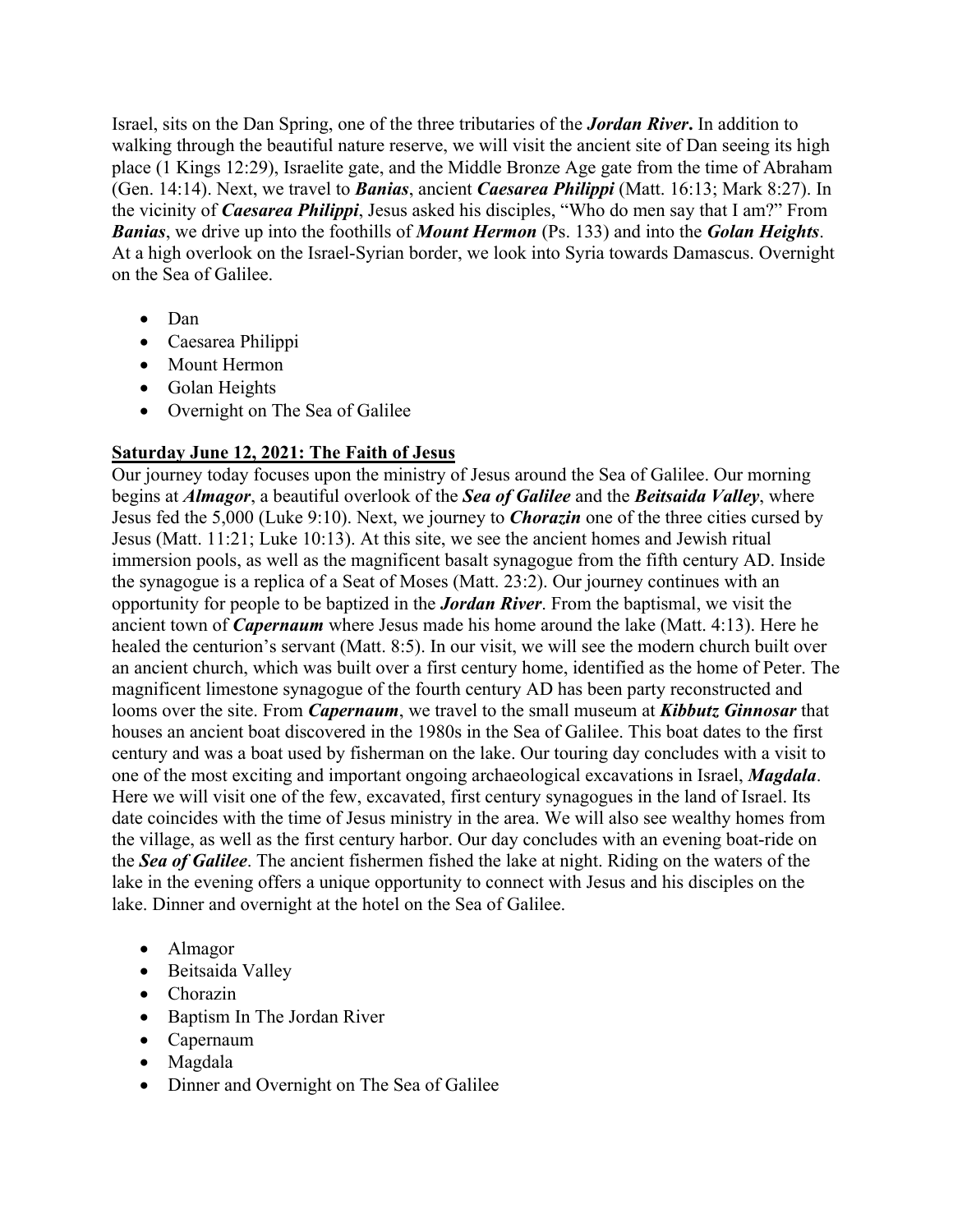#### **Sunday June 13, 2021: Desert Refuge**

Today we drive from the Sea of Galilee, the lowest fresh water lake in the world, through the Jordan River Valley, to the Dead Sea, the lowest place on earth. Our first stop is the desert palace-fortress built by Herod the Great, *Masada*. During the First Jewish Revolt (AD 66-73), Jewish rebels lived on *Masada* until they were surrounded by the Tenth Roman Legion. According to the first century Jewish historian Josephus, the rebels chose to commit suicide instead of slavery and death at the hands of the Romans. While visiting the site, we will see the palaces of Herod the Great, his bath houses and store rooms. We will also see buildings converted by the Jewish rebels for their use, like the synagogue. Evidence of the Roman siege can be seen in the siege ramp and Roman camps that surround *Masada*. We travel next to *En Gedi* where David hid from Saul (1 Sam. 23:29). We hike to the waterfalls to cool ourselves in the summer desert sun. From *En Gedi*, we visit the site of *Qumran*. In caves around the site, the world-famous Dead Sea Scrolls were discovered. *Qumran* was the settlement of the community that produced many of the Dead Sea Scrolls. After visiting *Qumran*, participants have the unique experience of floating in the Dead Sea. Our day ends with an overlook of the *Wadi Qilt*, the ancient road between Jerusalem and Jericho. This was the setting for Jesus' story of the Good Samaritan (Luke 10:25-37). On Jesus' final journey to Jerusalem, he used this road as he came from Jericho to Jerusalem (Luke 19:1-11). Overnight in Jerusalem.

- Masada
- Qumran
- En Gedi
- Wadi Qilt Overlook
- Overnight in Jerusalem

# **Monday June 14, 2021: Biblical Jerusalem—The City of the Great King**

Our morning in Jerusalem begins with a visit to the *Israel Museum*. Here we will see a scalemodel of Jerusalem on the eve of its destruction in AD 70. We will visit the Shrine of the Book, which houses some of the Dead Sea Scrolls, including some of the oldest copies of the Old Testament. Our tour of the museum concludes with a walk through the archeological wing to visit the two galleries dedicated to Israel in the Old and New Testament periods. We will see original artifacts found in sites we visited, as well as other artifacts that make the Bible come alive. Next we journey to the *City of David*, the oldest part of Jerusalem, the city David conquered and made his capital. From David's capital, we travel to his hometown, *Bethlehem*. In *Bethlehem*, we remember the birth of Jesus and visit the *Church of Nativity*, the oldest church in the Holy Land, built over the traditional site of Jesus' birth. Dinner and overnight in Jerusalem.

- Israel Museum
- City of David
- Bethlehem
- Church of the Nativity
- Dinner and Overnight in Jerusalem

# **Tuesday June 15, 2021: Jesus' Jerusalem**

Our morning begins with a beautiful view of the city of Jerusalem from the *Mount of Olives*. We walk down the mountain following the modern path used by pilgrims on Palm Sunday visiting